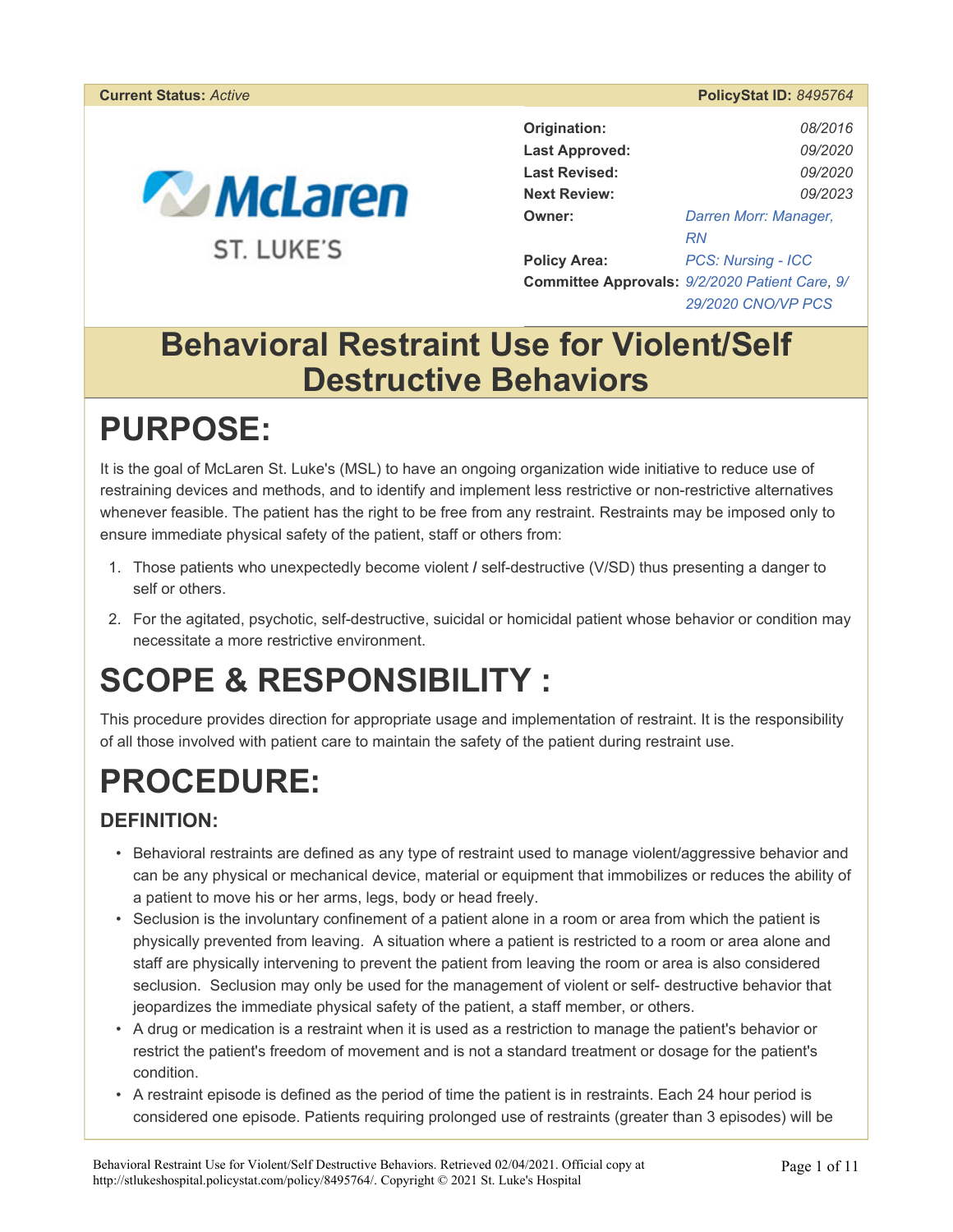undergo evaluation by the unit manager or designee to ensure appropriate alternatives have been tried and documented and that there is a continued need for restraint..

#### I. **PERTINENT INFORMATION**

- A. Restraints/seclusion are to be used if needed to ensure physical safety of patients, visitors, and/or staff in emergency situations where there is an imminent risk of harm.
- B. Behavioral restraint use shall be used based on assessment by an R.N./Licensed Independent Practitioner (LIP). These restraints shall be used to set limits for the individual when he/she demonstrates the inability to control his/her behavior and/or has demonstrated an actual/observed threat to self/others.
- C. Use of a restraints/seclusion must be discontinued at the earliest possible time.
- D. Restraints/seclusion are never used as a means of coercion, discipline **,** convenience or retaliation by staff but are used to assist in the care of the patient, as a means of controlling physical activities, to protect the patient's or other's health and safety and still preserve patient dignity, privacy, rights and well being.
- E. All staff shall provide a safe environment for those patients in behavioral restraints/seclusion by the following means:
	- 1. Remove all unneeded equipment from the patient room, including tubings, etc.
	- 2. Place patient in a hospital gown
	- 3. Remove all personal belongings (i.e. clothes, shoes, belts, etc.) from the patient.
		- a. Personal belongings of value will be kept in Safety and Security per hospital policy
		- b. All other belongings will be bagged and shall be kept at the nurses station

### II. **TYPES OF BEHAVIORAL (V/SD) RESTRAINTS:**

The type of restraint is not determined by WHAT you are restraining the patient with, but rather WHY they are being restrained. The list may include, but is not limited to:

- A. Leather/humane restraints (ankle, wrist & securing straps).
- B. Soft restraints x 4
- C. Seclusion V/SD patient held under continuous observation
- D. Chemical/Medications
	- a. If the use of the medication for the patient meets the definition of a drug used as a restraint, the assessment,

monitoring and documentation requirements apply.

- i. The use of as needed (PRN) orders is prohibited for drugs or medications that are being used as restraints.
- b. The policy is not intended to interfere with the clinical treatment of patients who need medication in appropriate doses that are standard medical or psychiatric treatment for the patient's condition. Medications such as the following are not considered restraints when based on the assessed needs of the particular patient with careful monitoring to minimize adverse effects:
	- i. Therapeutic doses of psychotropic medication for patients who are suffering from serious mental illness to improve their level of functioning so that they can more actively participate in their treatment.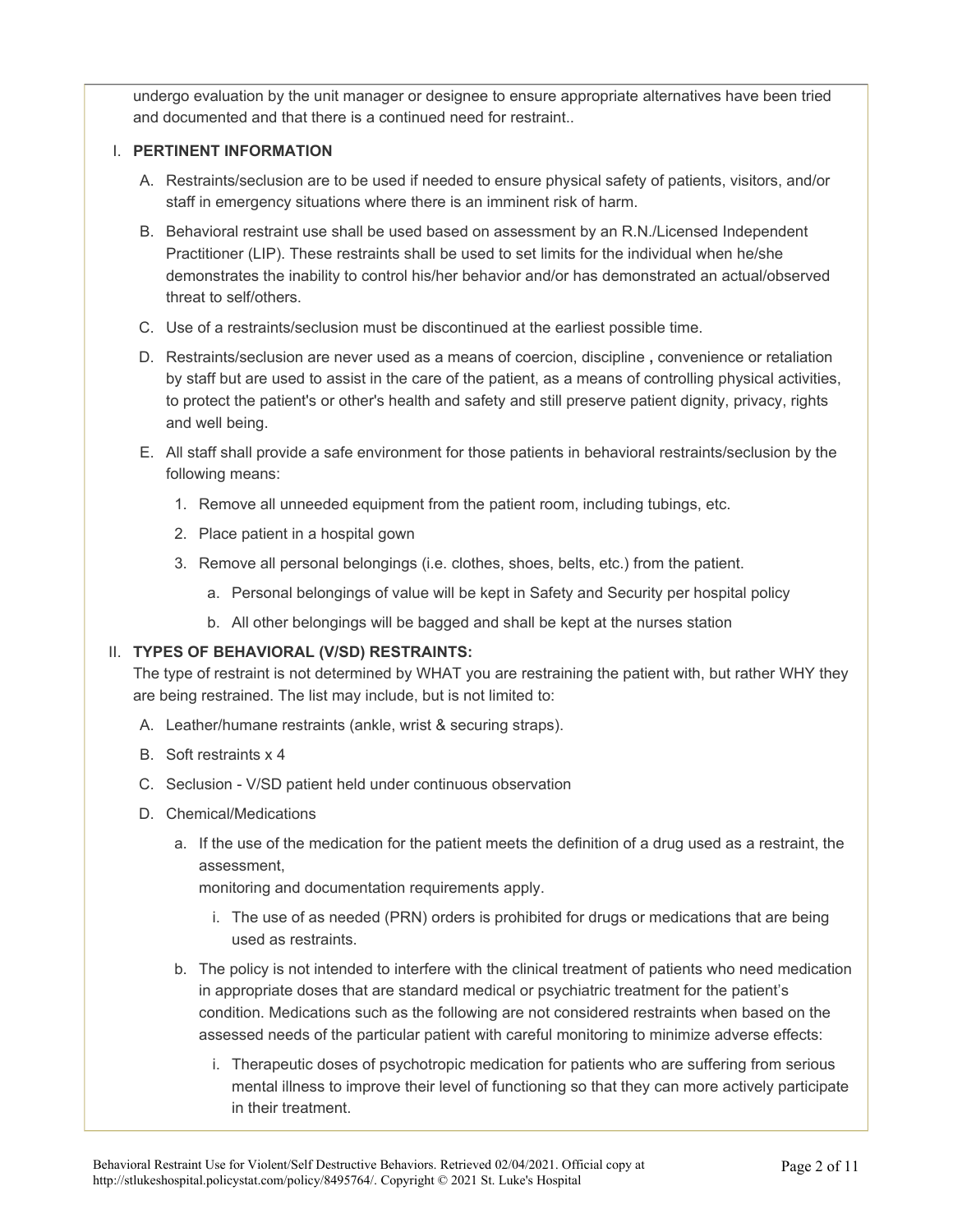- ii. Therapeutic doses of anti-anxiety medications to calm the patient who is anxious.
- iii. Appropriate doses of sleeping medication prescribed to treat insomnia.
- iv. Appropriate doses of analgesic medication ordered for pain management.
- c. Therefore, a notation that certain medications are a standard treatment for a patient's medical or psychiatric conditions and are NOT subject to the requirements of the restraint policy is acceptable in the following circumstances:
	- i. The medication is used within the pharmaceutical parameters approved by the Food and Drug Administration (FDA) and the manufacturer for the indications it is manufactured and labeled to address, including listed dosage parameters.
	- ii. The use of the medication follows national practice standards established or recognized by the medical community and/or professional medical association or organization.
	- iii. The use of the medication to treat a specific patient's clinical condition is based on that patient's symptoms, overall clinical situation, and on the physician's or other Qualified Licensed Practitioner's knowledge of that patients expected and actual response to the medication.
- d. An additional component of ''standard treatment'' for a medication is the expectation that the standard use of a medication to treat the patient's condition enables the patient to more effectively or appropriately function in the world around them than would be possible without the use of the medication.
- e. If the overall effect of a medication is to reduce the patient's ability to effectively or appropriately interact with the world around the patient, then the medication is not being used as a standard treatment for the patient's condition and meets the definition of a medication used as a restraint.
- f. The policy supports existing State laws that provide more vigorous promotion of the patient's choice and rights. Therefore, when a State's law prohibits the administration of drugs against the wishes of the patient without a court order, the State law applies.

#### E. **EXCEPTIONS** :

- 1. **Forensic Restraints**  Handcuffs or other restrictive devices applied by police or law enforcement officials for custody, detention and public safety reasons (when used by law enforcement officials who are not employees of the hospital).
	- a. The use of restrictive devices applied and monitored by law enforcement officers and who maintain custody and direct supervision of their prisoners, is an exception to the rule and are not considered to be restraints and are not covered by these regulations.
	- b. Hospital staff shall closely monitor and observe the patient's safety.
- 2. **Postural Support**  A voluntary mechanical support used to achieve proper body position, balance or alignment that would not be possible without the use of such a mechanical support (i.e. surgical procedures, radiology exams, etc).

#### III. **PROCEDURE:**

- A. Determine/confirm the need for behavioral restraint.
	- 1. Include assessment data in the decision process.
	- 2. Attempt alternatives prior to use of behavioral restraints.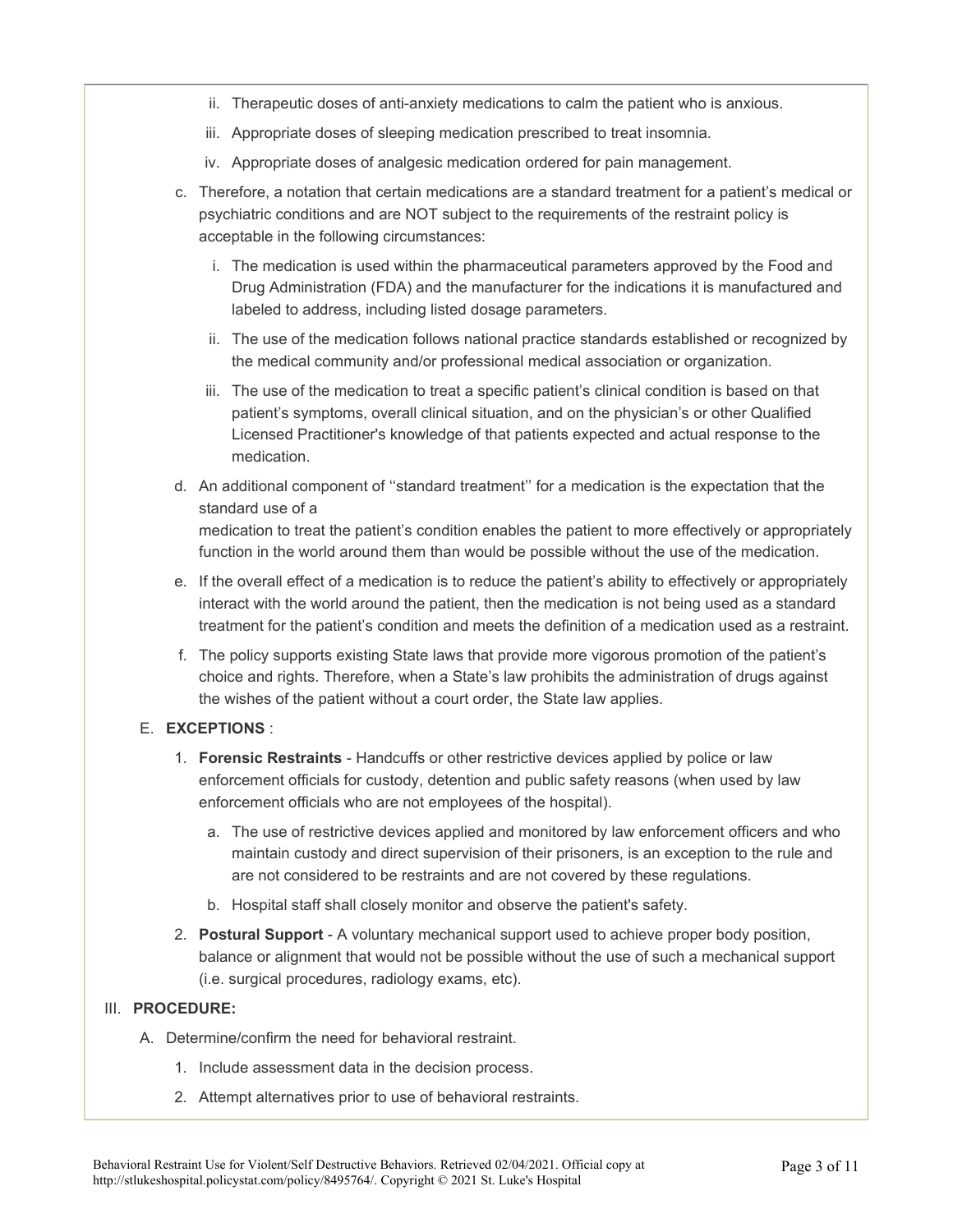- a. In an emergency situation where severe harm to patient or staff is imminent, restrictive devices may be applied without the use of less restrictive alternatives.
- 3. The least restrictive restraint shall be utilized based on the behavior and condition of the patient.
- B. Educate patients/families whenever possible about the reasons why restraint is necessary, alternatives to restraints as appropriate, potential consequences of using alternative and/or restraint, willingness to incorporate patient/family preferences.
- C. A consent for restraint use should be obtained and placed with the patient's chart if the situation allows.
- D. Obtain order
	- 1. A physician/LIP order must be obtained immediately for placement of the patient in behavioral restraints and shall include:
		- a. Date and time initiated
		- b. Physician signature
		- c. Type of restraint utilized
		- d. Length of time restraint is to be utilized
		- e. Reason/clinical justification for restraint (patient's immediate situation)
		- f. Reaction to intervention
		- g. Patient's medical and behavioral condition
		- h. Status of restraint usage
		- i. Less restrictive alternatives attempted (may include but is not limited to the following)
			- Frequent observation/move patient closer to nurses' station
			- Involve family in care/have family stay with patient
			- Decrease environmental stimuli
			- Diversional activities (i.e. television, books, etc.)
			- Review medications for side effects
			- Place in room with camera observation if available
			- Use simple directions/explain procedures
			- Reality orientation
			- Maintain oxygen therapy
			- Do not awaken unnecessarily
			- Approach in a slow, non-threatening manner
			- Offer walking, range of motion, or other activity
			- Pain management
			- Smile
	- 2. Orders for restraints/seclusion are never to be written as a standing order or as needed (=prn).
	- 3. Physician/LIP orders for behavioral restraints/seclusion must be renewed according to the patient's age as follows :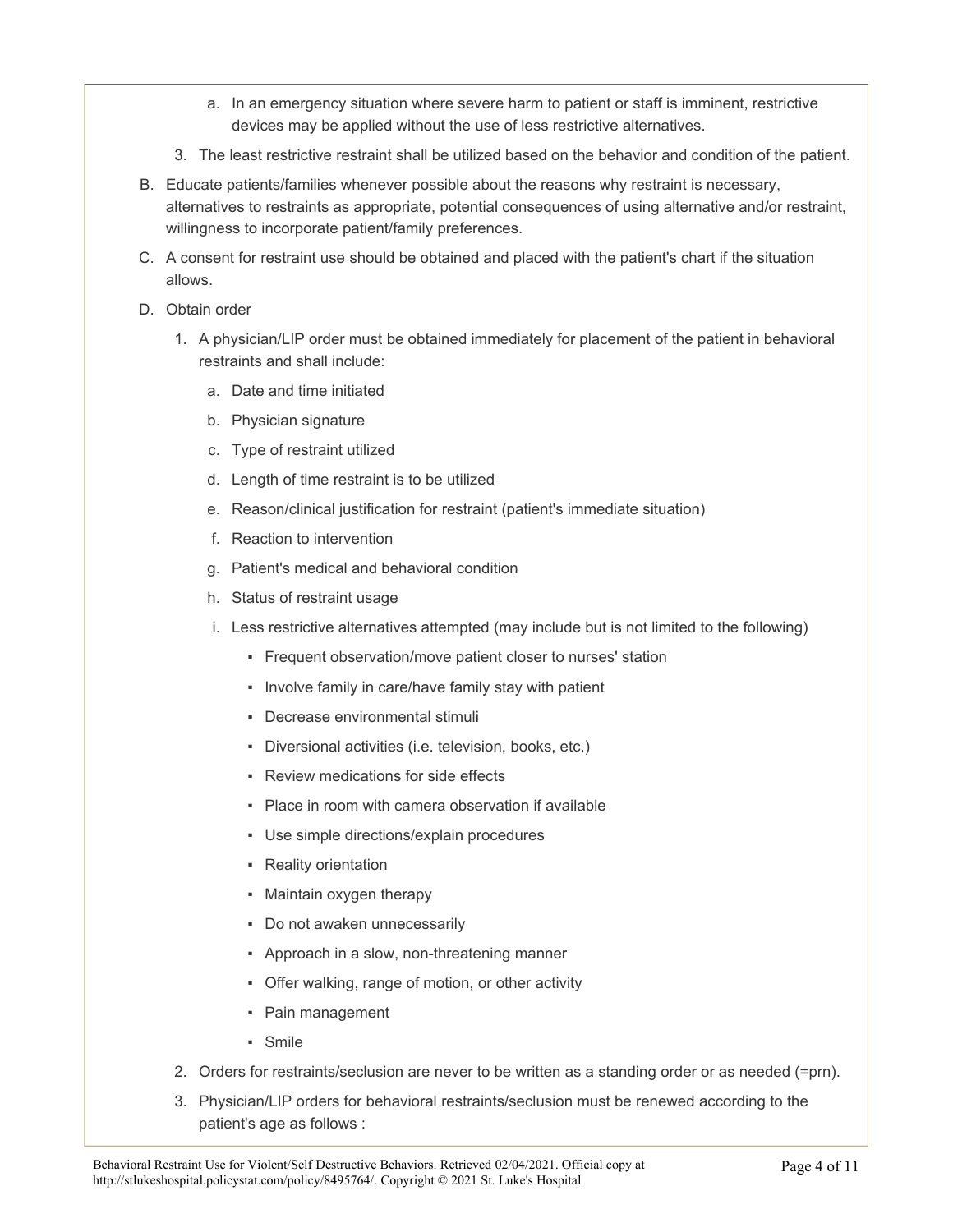- a. ≥18 years = every 4 hours
- b.  $9 17$  years = every 2 hours
- c.  $<9$  years = every 1 hour
- 4. In an emergency situation, a competent RN may implement restraints/seclusion and obtain an order either during the emergency application or immediately after the application has occurred (within 10 minutes).
- 5. If the patient's LIP or his/her LIP designee, is not the LIP who gives the order the patient's LIP is notified of the patient's status and order renewal.
- 6. It is the responsibility of the attending physician to renew the orders.
- 7. If the restraints are discontinued prior to the expiration of the original order, a new order must be obtained prior to reapplying the restraints and the requirements restarts.
- E. Face-to-Face Evaluation by physician/LIP
	- 1. A face-to-face evaluation of the patient must be done by a physician/LIP within 1 hour of onset of behavioral restraint use.
	- 2. Face to face evaluation includes:
		- a. The patient's immediate situation.
		- b. The patient's reaction to the situation.
		- c. The patient's medical and behavioral situation.
		- d. The need to continue or terminate the restraint or seclusion
	- 3. Physician/LIP must collaborate with staff to identify ways to assist patient in regaining control to ensure behavioral restraints/seclusion can be discontinued at the earliest possible time.
	- 4. After 24 hours, and before writing an new order for the use of restraint or seclusion for the management of V/SD behavior a physician/LIP must see and assess the patient.
	- 5. Original restraint initiation criteria shall be reviewed at the time of re-evaluation.

### IV. **APPLICATION OF BEHAVIORAL (V/SD) RESTRAINTS** :

- A. General points
	- 1. Physical holds for behavioral health purposes will not be utilized except while physical restraints are being applied. During that time, a staff person who is trained and competent in the use of behavioral restraints and who is not involved in the physical hold will be assigned to observe the patient.
	- 2. No restraining devices shall be placed across the patient's chest (i.e. blanket, sheet, etc.) nor will anything obstruct the patient's airway during the restraint process.
	- 3. If patient has potential for vomiting or a history of breathing problems, the head of the bed shall be elevated.
	- 4. Law enforcement may be contacted/utilized as needed for assistance in restraining the patient with V/SD behaviors.
- B. Leather/Humane Restraints
	- 1. Leather/Humane restraints are applied 4 point (2 ankle/2 wrist plus straps) or 2 point (1 ankle /1 wrist plus straps, opposite application or bilateral arms).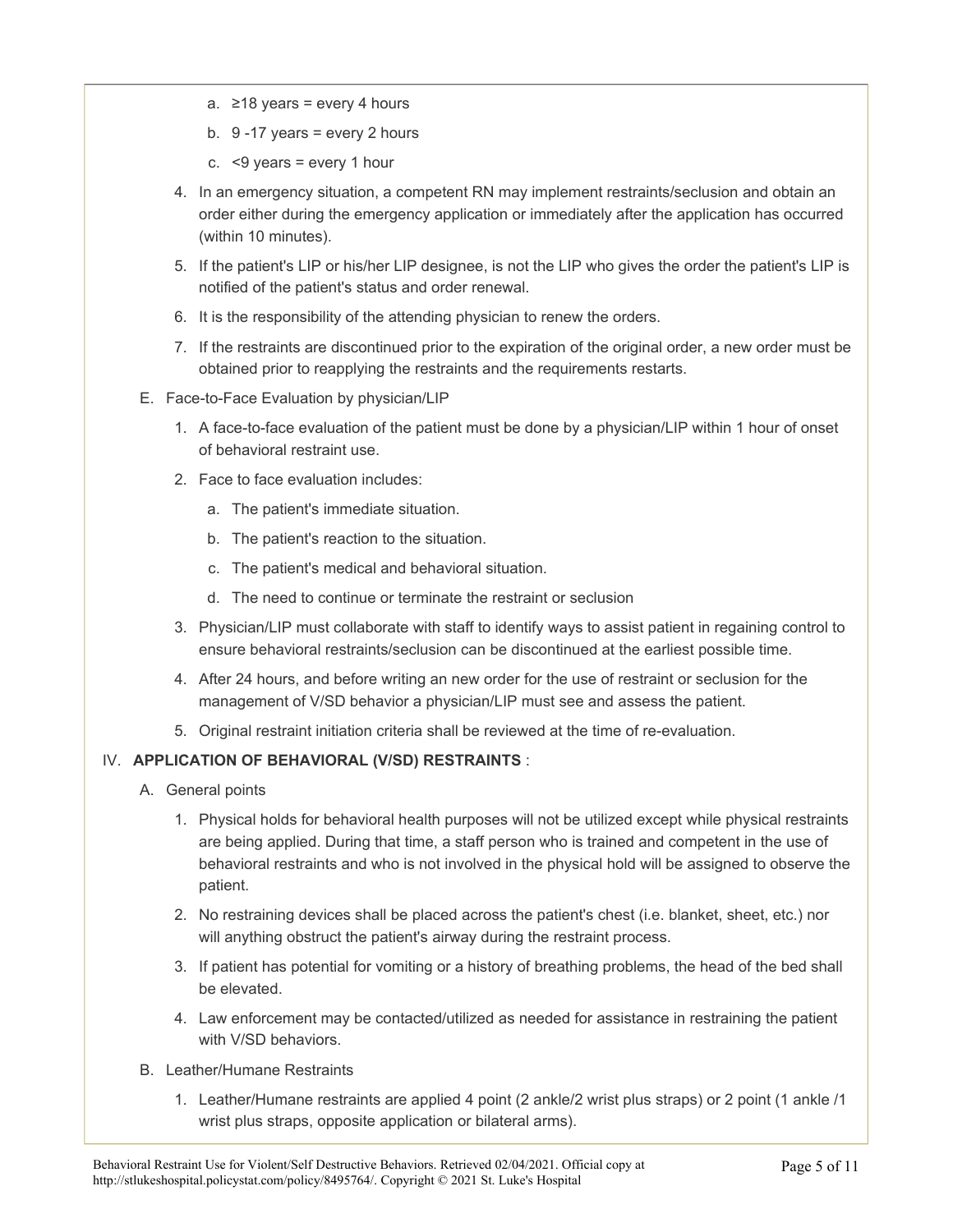- 2. Patients shall be placed in a private room if possible.
- 3. Obtain adequate assistance to apply restraints. Activate Code Violet if needed. Have equipment ready.
- 4. Position patient in supine position (back lying) and secure limbs at joints to minimized movement without excessive force.
- 5. Flex limbs slightly before securing to allow some movement.
- 6. Pad patient's wrists and ankles (with washcloths, stockinette, webril, etc.) to reduce friction and to prevent skin irritation/breakdown.
- 7. Apply restraint securely, but not tightly, by wrapping the device around the patient's padded extremity and inserting the metal loop through the slit in the device. Thread strap through metal loop and secure strap to non-movable portion of bed frame. One to two fingers should be able to slip between patient's skin and the restraint.
- C. 1-4 Point Soft Restraints
	- 1. Patients shall be placed in a private room if possible.
	- 2. Obtain adequate assistance to apply restraints. Activate Code Violet if needed. Have equipment ready.
	- 3. Position patient in supine position (back lying) and secure limbs at joints to minimized movement without excessive force.
	- 4. Flex limbs slightly before securing to allow some movement.
	- 5. Apply restraint to both arms (wrists), legs (ankles) securely, but not tightly and secure strap to non-movable portion of bed frame. One to two fingers should be able to slip between patient's skin and the restraint.
	- 6. Side rails placed in up position. Seizure pads may be placed on side rails as a safety device.
- D. Seclusion
	- 1. Notify Safety & Security of patients placed in seclusion.
	- 2. Patient should be provided with positional changes, nutrition/hydration, and hygiene/elimination as necessary **.**
	- 3. Patient is not allowed to leave the area voluntarily. Transportation of patient from the area (i.e. to bathroom, ancillary areas for testing, etc.) shall be done with trained nursing staff and/or accompanied by Safety & Security as needed. Observation will be maintained at all times.

### V. **REASSESSMENT & DOCUMENTATION GUIDELINES**

1. **Continuous, one-on-one visual observation of the patient shall be maintained and staff will remain in close proximity of the patient at all times during the restraint process** .

The patient's physical and behavioral status and needs for care must be observed/assessed and documented at minimum according to the following guidelines:

- 1. Every 30 minutes documentation by an RN.
	- a. Behavioral status (i.e. agitated, delusional, hallucinating, etc.)
	- b. Indications for use (i.e. danger to self, danger to others, explosive behavior, etc.)
	- c. Restraint type (i.e. four point humane, seclusion, chemical, etc.)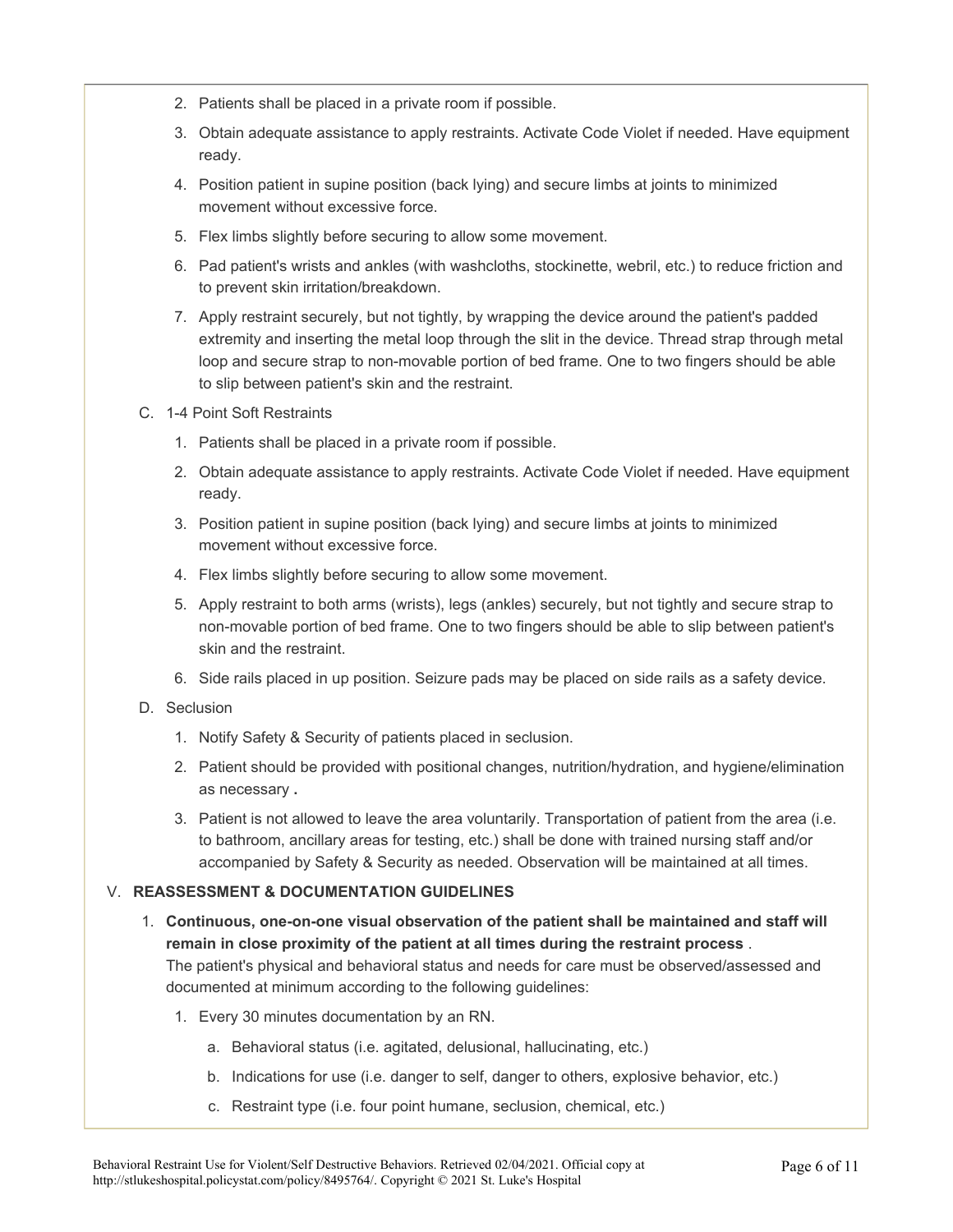- d. Restraint tolerated (i.e. well, fair, poor, decreased agitation, etc.)
- e. Restraint activity (i.e. applied, continued, reduced, discontinued, etc.)
- f. Signs of injury
- 2. Every 2 hours must be assessed by the RN.
	- a. Vital Signs
	- b. Neurovascular status
	- c. Nutrition/hydration
	- d. Toileting
	- e. Passive range of motion/Active range of motion
	- f. Skin condition
	- g. Alternatives attempted
- 2. Continuous physiological monitoring (cardiac monitoring, Non-Invasive Blood Pressure (NIBP), pulse oximeter) may be utilized when the patient is placed in restraint devices.
- 3. Any changes in patient condition shall be assessed by the nurse and the physician/LIP shall be notified immediately.
- 4. Documentation shall be completed in the medical record.
- 5. Modification to the plan of care shall reflect restraint/seclusion use.
- 6. RN will log restraint use on departmental restraint log
	- 1. All instances of restraint use will be monitored for performance improvement
	- 2. Data will be reviewed monthly by department manager
	- 3. Any area falling below the benchmark will have action plans for improvement documented.
	- 4. All of the collected data will be reported quarterly to the Patient Care Committee.

### VI. **DISCONTINUATION OF BEHAVIORAL RESTRAINTS** :

- A. Restraint and seclusion should be discontinued at the earliest possible time regardless of the length of time specified in the order.
- B. When a patient no longer exhibits the behavior that lead to his/her being placed in restraints:
	- 1. Patient's readiness for removal shall be assessed and documented before removal.
	- 2. Upon removal, documentation shall include reason for removal and safety measures substituted for restraint use.
	- 3. The method or number of restraints may be gradually reduced based on the patient's behavior.
	- 4. The restraint(s) may be removed.
	- 5. If the restraints are discontinued prior to the expiration of the original order, a new order must be obtained prior to reapplying the restraints and the requirements restarts.
- C. In the event of a disaster (i.e. fire, tornado, bomb threat, etc.), trained staff shall relocate the patient to a safe area.

#### VII. **STAFF EDUCATION** :

A. All staff involved in patient care shall complete training for restraint use dependent upon their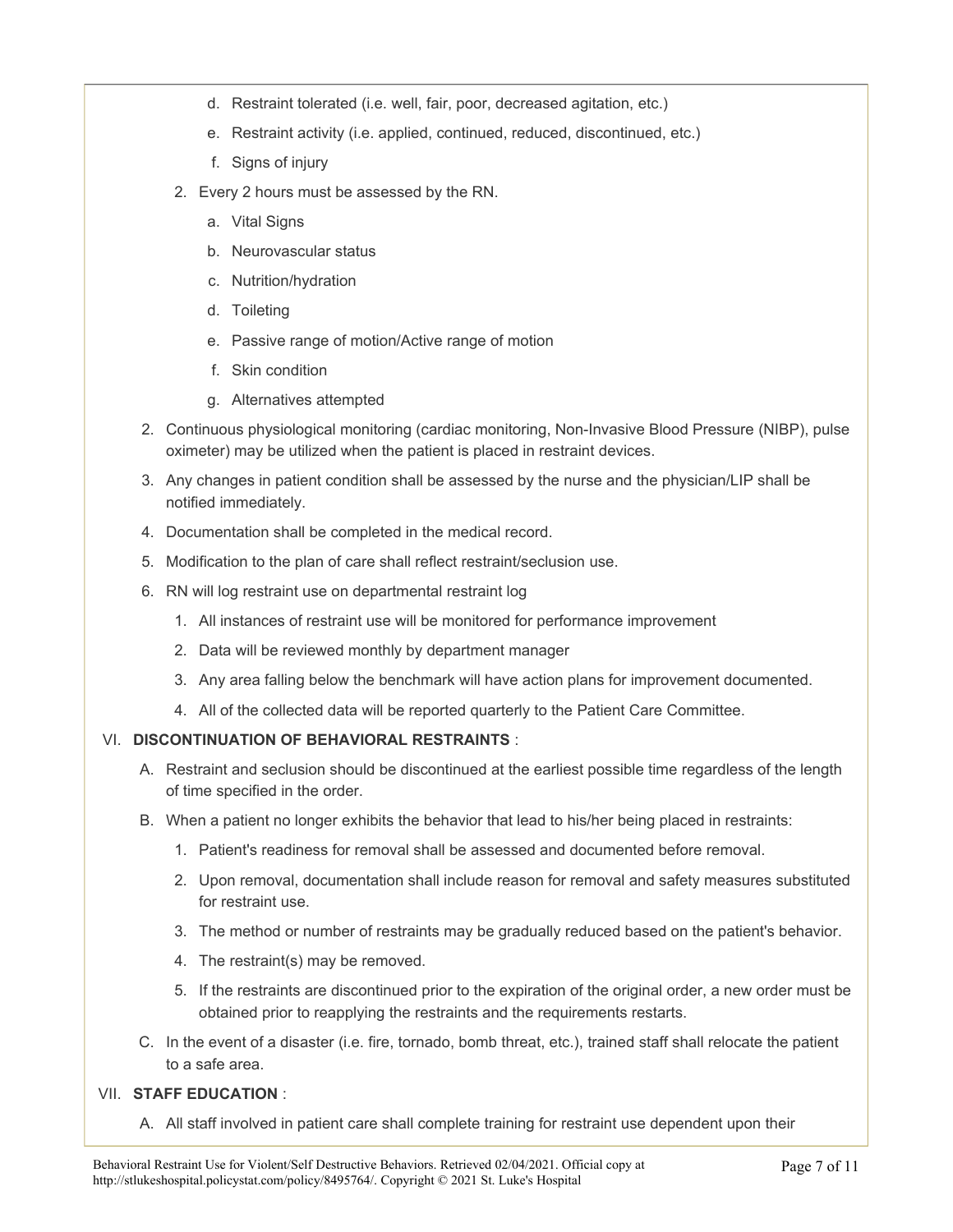position. Staff involved in restraint application must be able to demonstrate competency in the application of restraints, assessment and providing care for a patient in a restraint.

- B. Education shall be completed during initial orientation to the facility and on a yearly basis. Education shall include the following as appropriate for job description:
	- 1. Techniques to identify staff and patient behaviors, events and environmental factors that may trigger restraint/seclusion use.
	- 2. Use of non-physical, alternative interventions.
	- 3. Choosing least restrictive interventions based on an individualized assessment of the patient's medical, behavioral status or conduct.
	- 4. Safe application and use of all types of restraints used at MSL including training in how to recognize and respond to signs of physical and psychological distress and how to implement de-escalation techniques if at all possible.
	- 5. Identification of specific behavioral changes that indicate restraint use is no longer necessary.
	- 6. Monitoring of physical and psychological well-being of the patient.
	- 7. Certification in cardiopulmonary resuscitation**/**Automated External Defibrillator (CPR/AED) and associated first aid shall be completed, and recertified every other year.
	- 8. As needed education for implementation of new restraints/restraint alternatives.

#### VIII. **REPORTING REQUIREMENTS** :

- A. Death reporting requirements shall occur as outlined per center for Medicare and Medicaid (CMS) through the Clinical Quality Department. Documentation of this reporting shall be kept with the medical record.
- B. The following information must be reported to CMS:
	- 1. Deaths that occurs while a patient is in restraint/seclusion
	- 2. Deaths that occurs within 24 hours after the patient has been removed from restraint/ seclusion. Note: (For 1 and 2, omit those in soft wrist restraints\*)
	- 3. Deaths that occur within 1 week after restraint or seclusion where use of restraint/ seclusion contributed directly to patient's death.

#### IX. **NOTIFICATION PROCEDURE**

A. Each death must be reported to Center for Medicare and Medicaid (CMS) by completing the electronic form no later than the close of business the next business day following knowledge of a patient's death

Hospitals will be able to insert the Uniform Resource Locator (URL) below into any browser and click to access the electronic Form CMS-10455.

https://restraintdeathreport.gov1.qualtrics.com/jfe/form/SV\_5pXmjIw2WAzto8J The hospital must complete sections A-D of the electronic Form CMS-10455.

B. \*For those in soft wrist restraints, maintain a log so that CMS can view if requested. Log is located in Nursing Health Information Services (HIS) Directors/CMS Restraints/2 Point Restraint Death Log.

### X. **INFORMATION TO BE FURNISHED**

- 1. Section A: Hospital Information
	- Document the complete name of hospital, Claim Control Number (CCN#), and full address. Use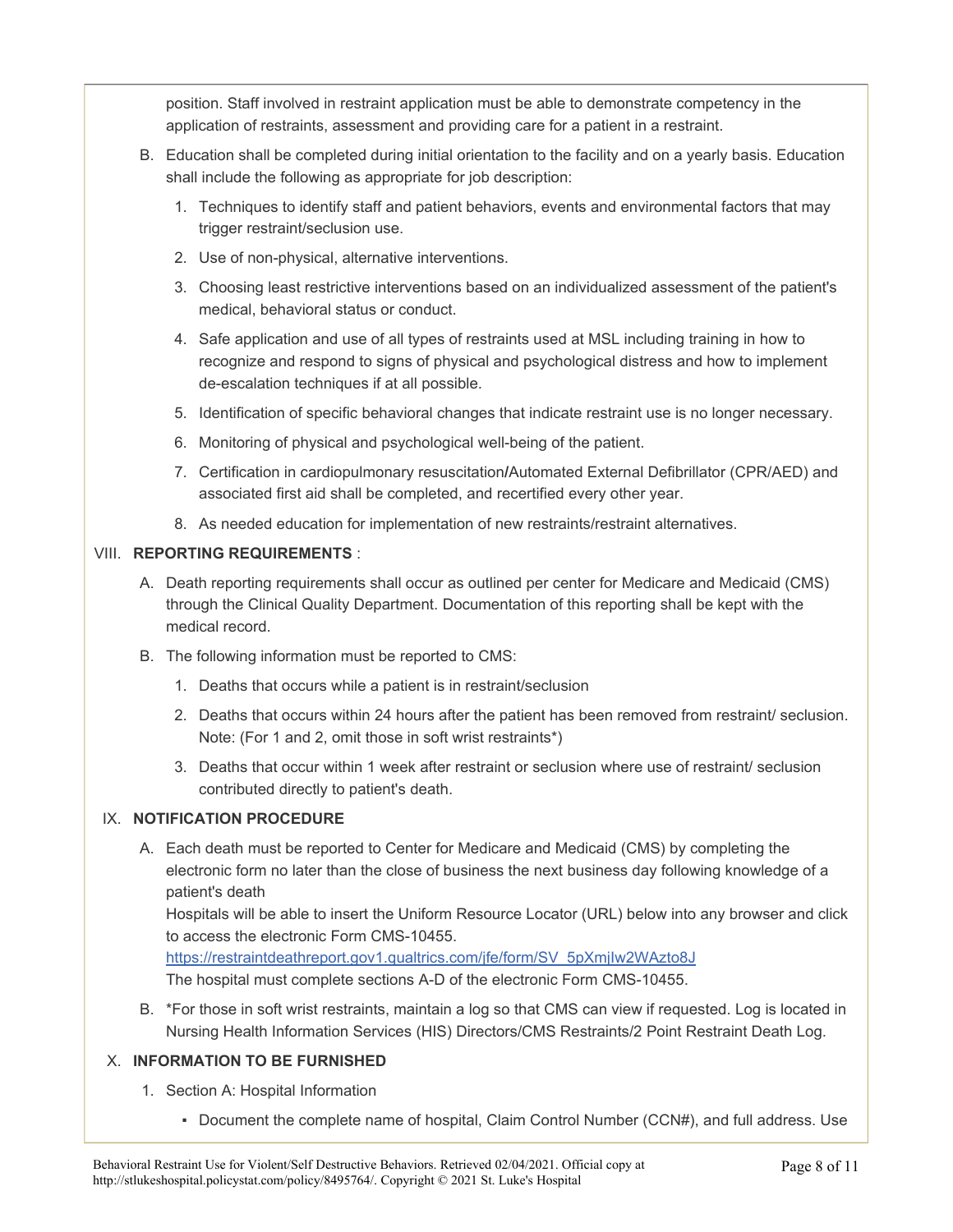the legal name of the hospital that is used on the facility's enrollment form (Form CMS- 855A).

- Document the name of the person filing the Form CMS-10455 and include their title, contact information, phone number, and email address.
- 2. Section B: Patient Information
	- List the patient's name and date of birth (DOB).
	- List the medical diagnosis(es) and include psychiatric diagnosis(es), if applicable.
	- List the date of the patient's admission or presentation for care.
	- List the date and time of death.
	- Condition of the patient leading to death

In the text box, document health condition(s) leading, causing, or contributing to death such as hypoxia, hypovolemia, hemorrhage, sepsis, kidney failure, dehydration, infection, temperature elevation, hypoglycemia, electrolyte imbalance, probable drug interaction, etc. as per 42 CFR 482.13(e)10.

- Condition(s) leading, causing, contributing to death This should be the physician's best medical opinion to include any contributing factors leading to the death.
- A condition may be listed as "probable" even if it has not been definitively diagnosed. (Cardiac failure or respiratory arrest is not a sufficient answer to this question).
- Condition of a patient who is restrained must be monitored.
- Mortality Review to be completed if applicable per your state requirements indicate Yes or No.
- Report Submission The date and time that the Form CMS-10455 report was submitted to CMS must be documented in the patient's medical record. Indicate if this has been documented.
- 3. Section C: Restraint Information (Part 1)
	- For restraint and seclusion definitions and death reporting requirements, refer to CMS State Operations Manual (SOM), Appendix A, 42 CFR 482.13(e) Standard: Restraint and Seclusion and 42 CFR 482.13(g) Standard: Death Reporting Requirements: Hospitals must report deaths associated with the use of seclusion or restraint. https://www.cms.gov/Regulations-and-Guidance/Guidance/Manuals/downloads/som107ap\_a\_hospitals.pdf

The hospital must select one of the following to indicate when the patient's death occurred:

- While in restraint, seclusion, or both
- Within 24 hours of the removal of restraint, seclusion, or both
- Within 1 week (7 days), where the use of restraint, seclusion, or both is reasonable to assume contributed to the patient's death. If the use of restraint or seclusion was not a factor in the patient's death (i.e.: no falls, aspiration, became injured by self or others, entanglement, etc.) and the patients' death occurred 2-7 days after the removal of the restraint, the hospital would not be required to report the death. However, if the use of the restraint or seclusion was a factor (i.e. while being placed in restraint or seclusion or while in restraint, or seclusion, the patient fell, became entangled, became injured by self or others, aspirated, etc.) and the death occurred 2-7 days after the use of restraint, seclusion, or both, the hospital would be required to report the death.
- 4. Section D: Restraint Information (Part II)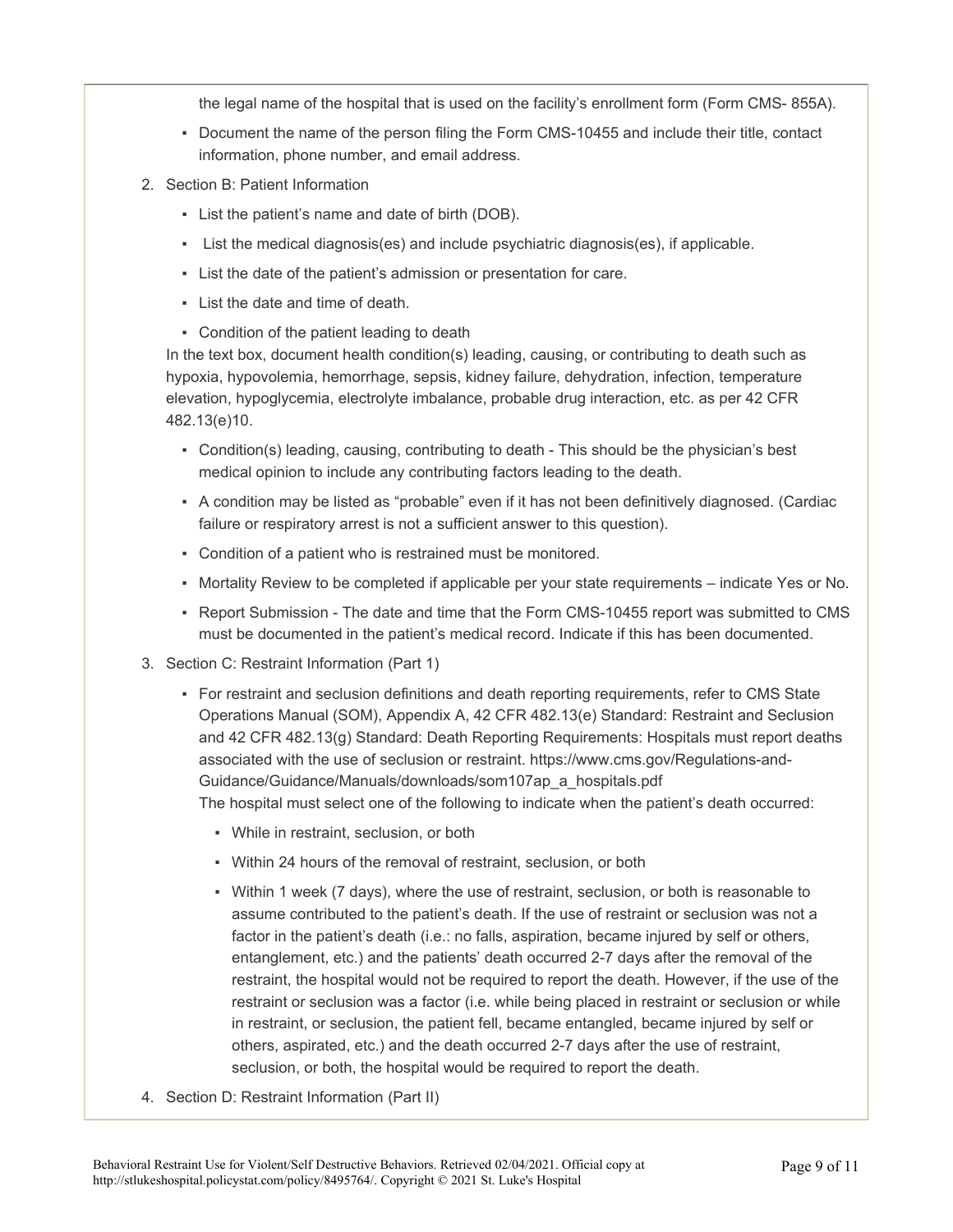▪ The hospital must document in the text box titled: Reason(s) for Restraint/Seclusion Use, the circumstances leading up to the use of restraint, seclusion, or both. Examples include: patient behavior (e.g. kicking staff, using threatening language, pulling tubes out, moving during a procedure, sliding out of chair), alternative interventions attempted (e.g. sitters in the room, removing underlying causes of agitation or confusion), etc.

The hospital must document in the text box titled: Circumstances Surrounding Death, the circumstances or events leading up to the death of the patient and describe how restraint and/or seclusion were associated with the death. Examples include: positioning of the patient (e.g. prone, supine), effect of the patient prior to death (e.g. unresponsive, agitate, verbal, nonverbal), medications administered minutes prior (e.g. side effects, reactions), location within the hospital (e.g. in the hallway, in a private room, in a chair, in bed, on the floor), etc.

- Document the restraint and/or seclusion order details.
- Date and Time restraint and/or seclusion were applied.
- Date and Time the patient was last monitored and/or assessed.
- Total length of time restraint and/or seclusion were applied.
- For drug(s) used as a restraint:
- List the drug name, drug dose, and time drug was administered (for ALL doses). When a combination of drugs was used that resulted in drugs used as a restraint, enter this information for each drug.
- Document if the restraint and/or seclusion were used as an intervention for violent behavior. If NO – Form CMS-10455 documentation is complete at this point. Submit. If YES -
- Indicate if the face-to–face evaluation was completed and documented.
- Indicate the date and time the face-to-face evaluation was completed.
- Indicate if the order was renewed at required intervals (age dependent), if applicable.
- If simultaneous restraint and seclusion were ordered, describe in the text box the continuous monitoring method(s) that were used to monitor the patient. (i.e.: 1:1 continuous staff monitoring, use of 1:1 staff, as well as video monitoring, etc.).

**Hospital documentation stops here. Submit. Document in patient's medical record. Form CMS-10455 will automatically send to the respective CMS Locations for review.** 

#### XI. **RESPONSIBILITY**

Clinical Quality staff has been assigned the responsibility of checking the Daily Death Report every Monday through Friday (except Holidays).

#### XII. **GENERAL**

Every morning the Daily Death Report is emailed.

- 1. If the patient had restraints that fit the guidelines, then pull up the chart in the electronic medical record (EMR) to find the date of birth, admitting diagnosis, date of admission, date, time and cause of death.
- 2. Staff must document the date and time that death was reported to CMS on the appropriate form in the EMR.
- 3. Screen all deaths for any quality issues, if found, notify the Clinical Quality Administrative Director.